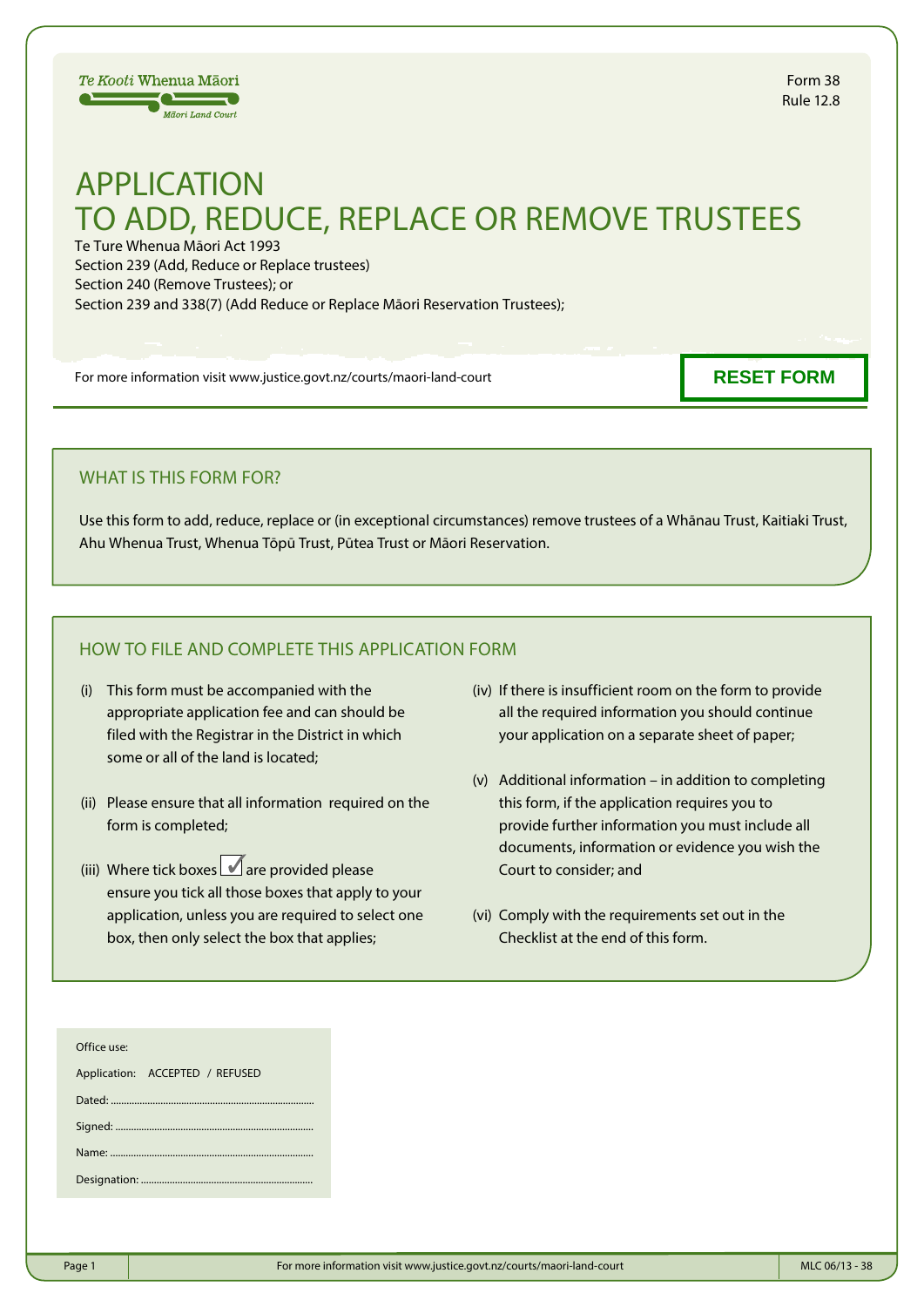| be heard in court by a Judge, please tick here: $\Box$ |                                                                                                                                                                       |                                                                                                                                                                                                           | Your application may be heard by a Registrar and you will not need to attend court. If you would prefer your application to |
|--------------------------------------------------------|-----------------------------------------------------------------------------------------------------------------------------------------------------------------------|-----------------------------------------------------------------------------------------------------------------------------------------------------------------------------------------------------------|-----------------------------------------------------------------------------------------------------------------------------|
| The Māori Land Court of New Zealand                    |                                                                                                                                                                       | (Please select the name of the Māori Land Court District in which some or all of the lands or the subject matter of the application is located)                                                           |                                                                                                                             |
| Please select one District                             | Taitokerau                                                                                                                                                            | Waikato Maniapoto                                                                                                                                                                                         | Waiariki                                                                                                                    |
| Tairāwhiti                                             | Tākitimu                                                                                                                                                              | Aotea                                                                                                                                                                                                     | Te Waipounamu                                                                                                               |
| BLOCK(S):                                              |                                                                                                                                                                       |                                                                                                                                                                                                           |                                                                                                                             |
| NAME OF TRUST OR MĀORI RESERVATION:                    |                                                                                                                                                                       |                                                                                                                                                                                                           |                                                                                                                             |
| <b>APPLICATION:</b>                                    |                                                                                                                                                                       |                                                                                                                                                                                                           |                                                                                                                             |
|                                                        |                                                                                                                                                                       |                                                                                                                                                                                                           |                                                                                                                             |
|                                                        |                                                                                                                                                                       |                                                                                                                                                                                                           |                                                                                                                             |
|                                                        |                                                                                                                                                                       |                                                                                                                                                                                                           |                                                                                                                             |
| and/or 338(7)); or                                     | Remove 1 or more trustees for other reasons (under section 240).                                                                                                      | Appoint 1 or more new trustees as listed in the Schedule (under section(s) 239 and/or 338(7)); or<br>Remove 1 of more existing trustees who have resigned, retired or are deceased (under sections(s) 239 |                                                                                                                             |
| <b>DETAILS OF CHANGES TO TRUSTEES:</b>                 |                                                                                                                                                                       |                                                                                                                                                                                                           |                                                                                                                             |
| <b>Names of Trustees</b>                               | 1. Trustees to be removed as a result of resignation, retirement or death are: (if none then go to question 3)<br>Reason for removal (resignation, retirement, death) |                                                                                                                                                                                                           |                                                                                                                             |
|                                                        |                                                                                                                                                                       |                                                                                                                                                                                                           |                                                                                                                             |
|                                                        |                                                                                                                                                                       |                                                                                                                                                                                                           |                                                                                                                             |
|                                                        |                                                                                                                                                                       |                                                                                                                                                                                                           |                                                                                                                             |
|                                                        |                                                                                                                                                                       |                                                                                                                                                                                                           |                                                                                                                             |
|                                                        |                                                                                                                                                                       |                                                                                                                                                                                                           |                                                                                                                             |
|                                                        |                                                                                                                                                                       |                                                                                                                                                                                                           |                                                                                                                             |
|                                                        |                                                                                                                                                                       |                                                                                                                                                                                                           |                                                                                                                             |
|                                                        |                                                                                                                                                                       |                                                                                                                                                                                                           |                                                                                                                             |
|                                                        |                                                                                                                                                                       |                                                                                                                                                                                                           |                                                                                                                             |
|                                                        |                                                                                                                                                                       |                                                                                                                                                                                                           |                                                                                                                             |
|                                                        |                                                                                                                                                                       |                                                                                                                                                                                                           |                                                                                                                             |
|                                                        |                                                                                                                                                                       |                                                                                                                                                                                                           |                                                                                                                             |

Note: If a trustee is to be removed because he or she is deceased, the Court will require reasonable evidence as to his or her death, for example, evidence of attendance at the tangi, a copy of the death certificate, or other reliable evidence.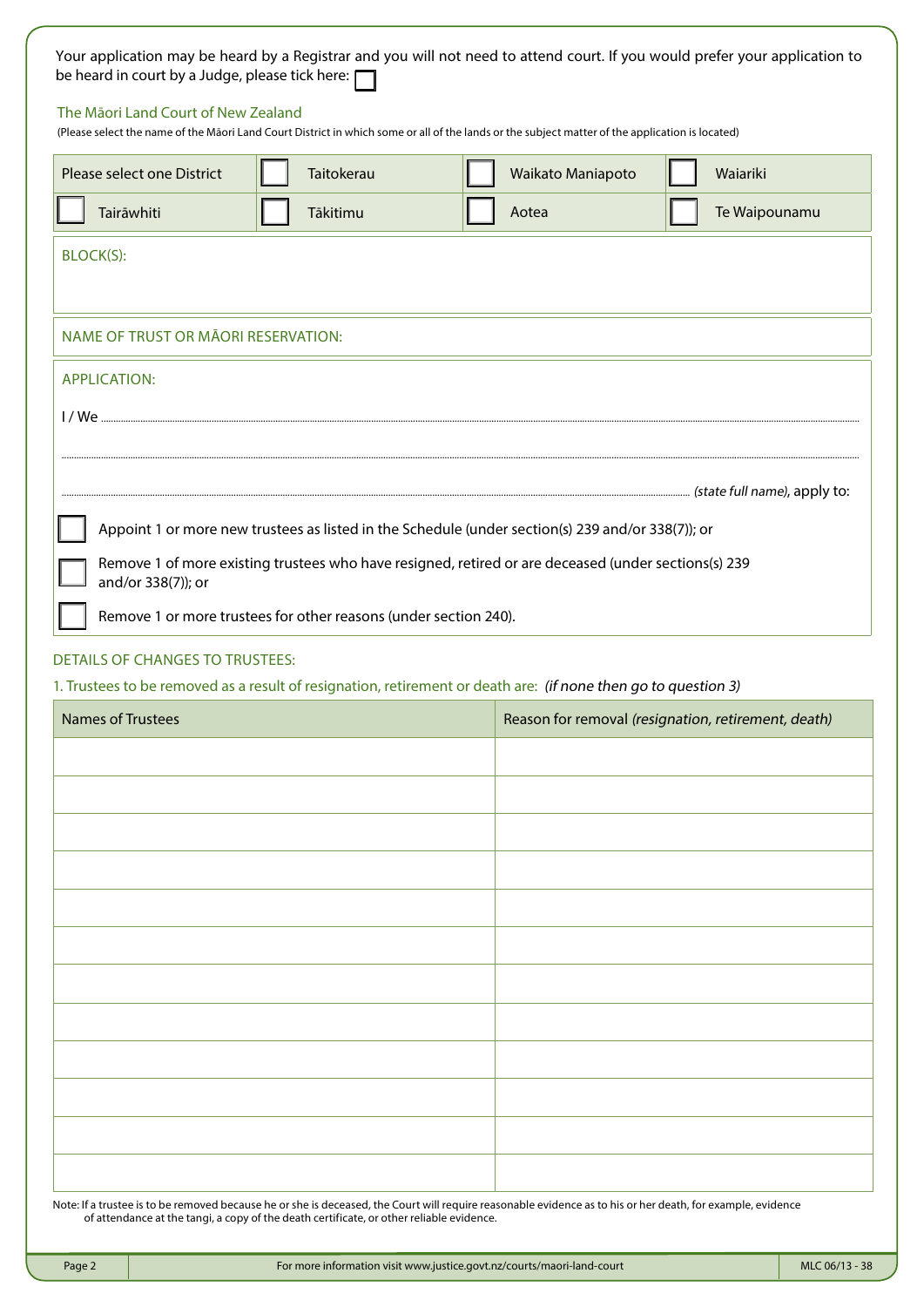## 2. Trustees to be removed for other reasons:

| Names of Trustees | Reason for removal |
|-------------------|--------------------|
|                   |                    |
|                   |                    |
|                   |                    |
|                   |                    |
|                   |                    |
|                   |                    |
|                   |                    |
|                   |                    |
|                   |                    |

Note: Where a trustee is to be removed for other reasons, the Court requires an applicant to notify the trustee of the application for removal and the time, date, and place of the hearing, unless good reason can be shown for not doing so.

## The trustees to be removed:

have been notified of this application and the time, date, and place of hearing by (specify the details of notice given) .....

......................................................................................................................................................................................................................................................................................................................

.......................................................................................................................................................................................................................................................................................................................

.......................................................................................................................................................................................................................................................................................................................

.................................................................................................................................................................................................................................................................................................. or

have not been notified of this application because (specify reason)

## 3. Trustees to be added are:

| Names of Trustees | Address |
|-------------------|---------|
|                   |         |
|                   |         |
|                   |         |
|                   |         |
|                   |         |
|                   |         |
|                   |         |
|                   |         |

## 4. Signed consents are attached of:

the retiring or resigning trustees; and/or

the proposed trustees.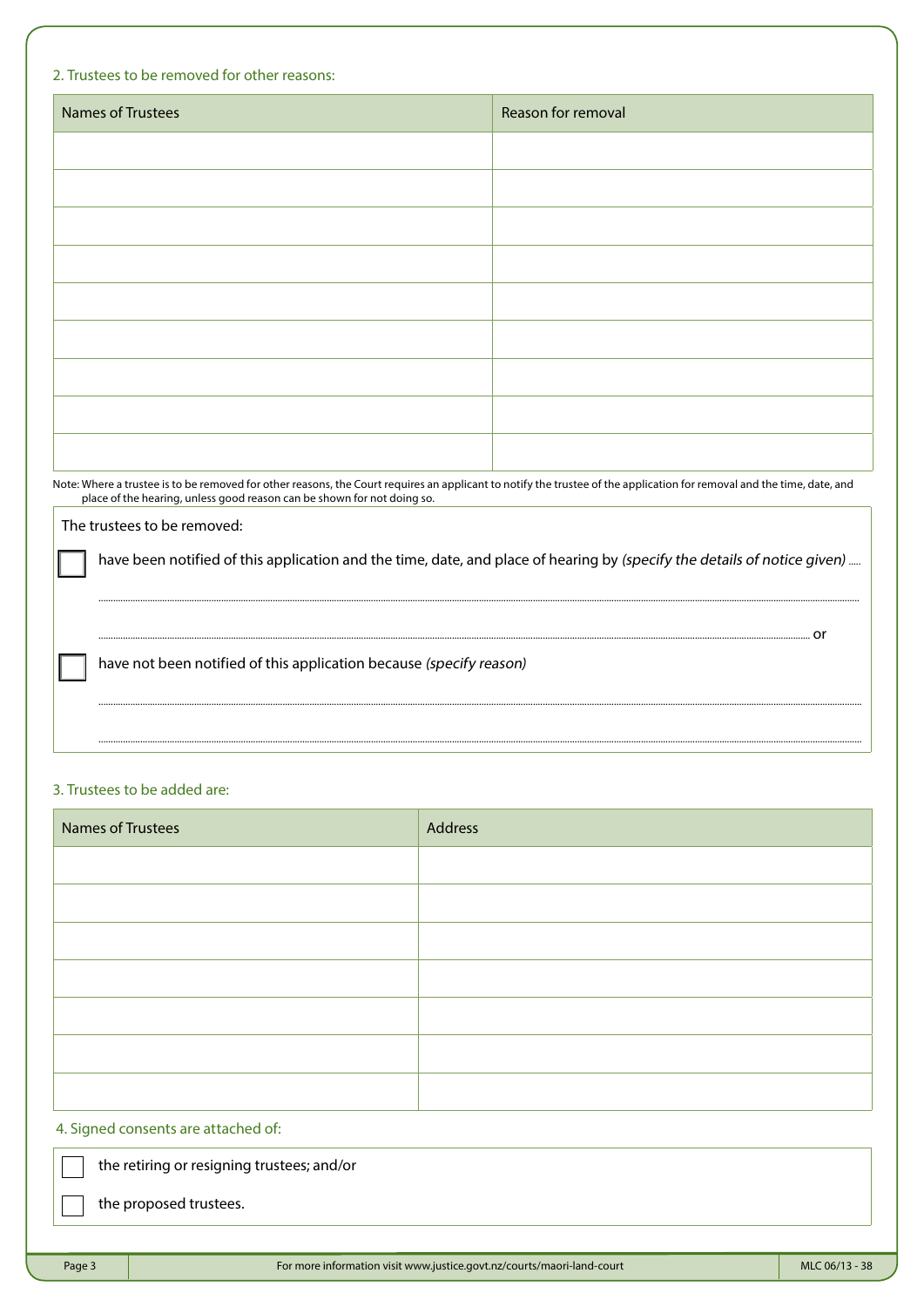| NOTE: Signed consents of those trustees who are retiring by rotation according to the terms of the trust order, or who were present and accepted the election process,<br>are not required. |        |
|---------------------------------------------------------------------------------------------------------------------------------------------------------------------------------------------|--------|
| 5. Details of meeting to confirm proposed trustees                                                                                                                                          |        |
| tick the appropriate checkbox: (if no meeting was held go to the next section)                                                                                                              |        |
| The proposed new trustees were elected at a meeting of owners held at:                                                                                                                      |        |
|                                                                                                                                                                                             | Dated: |
| A copy of the minutes of the meeting owners which consented to the replacement / additional trustees<br>are attached.                                                                       |        |
| A copy of the notice of the meeting given to the owners is attached (including any newspaper advertisement).                                                                                |        |
| PREFERRED PLACE OF HEARING:                                                                                                                                                                 |        |
| <b>SIGNATURE OF APPLICANT(S)</b>                                                                                                                                                            |        |
|                                                                                                                                                                                             | Dated: |
|                                                                                                                                                                                             | Dated: |
|                                                                                                                                                                                             | Dated: |
| <b>CONTACT DETAILS</b>                                                                                                                                                                      |        |
| <b>Contact Address:</b>                                                                                                                                                                     |        |
|                                                                                                                                                                                             |        |
| (Address to which documents or correspondence in connection with the application can be posted or delivered)                                                                                |        |
| Phone Number(s):                                                                                                                                                                            |        |
| Home:                                                                                                                                                                                       | Work:  |
| Mobile:                                                                                                                                                                                     | Fax:   |
| <b>Email Address:</b>                                                                                                                                                                       |        |
| NOTE: Where fax or email addresses are given these may be used as a means of notice and service.                                                                                            |        |
| Fee: \$60.00                                                                                                                                                                                |        |